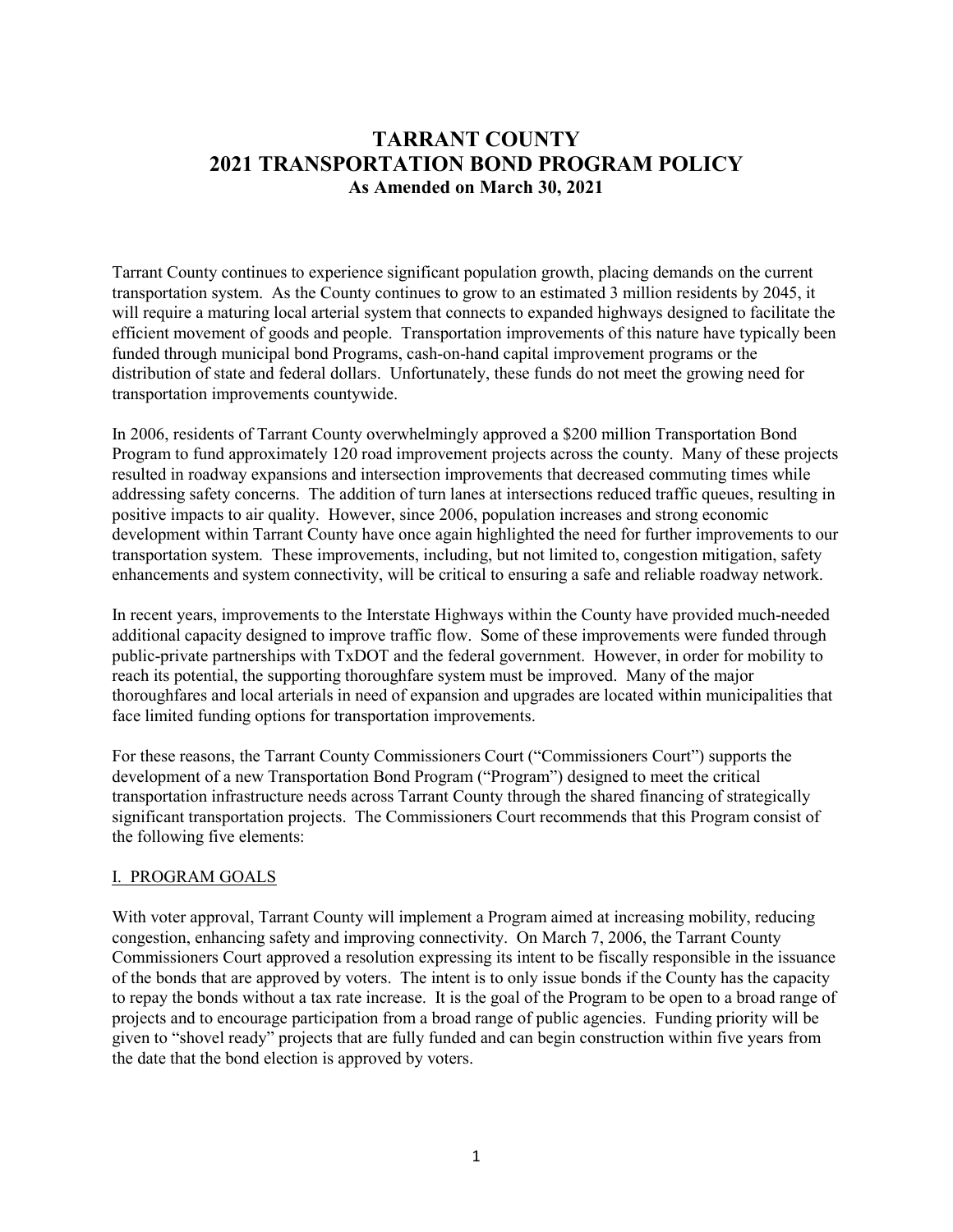## II. PROGRAM STRUCTURE

The intent of this Program is to provide financial support for the purpose of advancing transportation improvements throughout Tarrant County. This support will be manifested through a voter-approved Transportation Bond Program of up to \$400 million. The Program will include the following three main funding categories:

## **A. Call for Projects (***Fund Allocation: up to \$200 million)*

This funding category is designed to leverage resources through a Call for Projects with municipalities to maximize the cost-effectiveness of each bond funded project. The Tarrant County Transportation Services Department ("Transportation Services") will notify all municipalities in Tarrant County of the proposed Program and will request project submittals for review and evaluation in the Call for Projects. Other public agencies may submit projects for consideration but must include a letter of support from the municipality where the project is located. Private entities may not submit projects; however, private entities are encouraged to participate in the funding of a bond project by partnering with a public agency. Projects in this category will require a local funding match of at least fifty percent (50%) of the total project cost identified in the municipality's project submittal. Upon voter approval of the Program, the specific dollar amount obligated to each project in this category will remain unchanged; cost overruns will not be funded in this category. However, if a project's final cost is less than the amount obligated in the Program, the County will only fund up to fifty percent (50%) of the lead agency's actual costs.

## **B. Discretionary (***Fund Allocation: up to \$75 million)*

This funding category will allocate \$15 million to each of the five Commissioners Court members for any transportation-related project as described in this policy. A funding match from a public agency is desired but is not required for projects in this category. At the discretion of the respective Commissioners Court member in whose district the project is located, and with full Commissioners Court approval, funds in this category may also be allocated to projects programmed in the other two funding categories identified in this policy.

## **C. Countywide Initiatives and Partnerships (***Fund Allocation: up to \$125 million)*

This funding category will reserve funding for strategic projects identified by the Commissioners Court aimed at providing multi-jurisdictional benefits and enhancing financial leveraging opportunities. The following initiatives or partnership projects are eligible for funding:

- Texas Department of Transportation (TxDOT) rural arterial expansions and other "on-system" improvement projects;
- National Highway System (NHS) "off-system" pavement and bridge projects that support the attainment of federal performance measure targets identified by TxDOT and the North Central Texas Council of Governments (NCTCOG);
- Partnership projects to leverage funding for federal discretionary grant applications submitted by municipalities, TxDOT, and NCTCOG;
- Specific transportation projects within priority corridors (e.g. West Tarrant Transportation Initiative) earmarked by the Commissioners Court;
- Grade separations at arterial intersections or at railroad crossings associated with roadway improvement projects;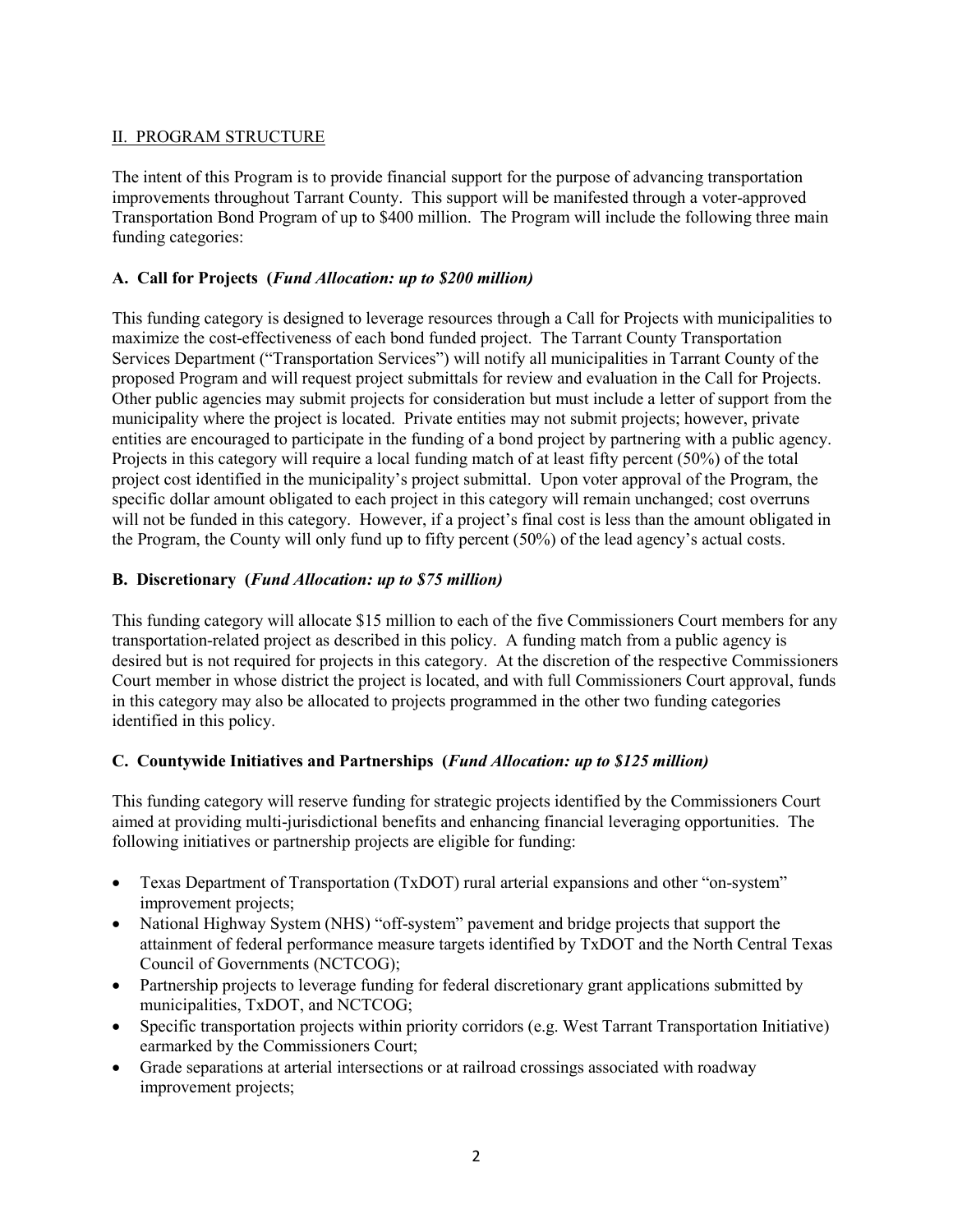- County initiatives (e.g. drainage improvements impacting roadways, shoulder improvements) aimed at improving mobility or safety on the roadway system;
- Bicycle/pedestrian projects that provide safe routes to schools, address gaps in the regional bicycle/trail network, or promote connectivity to other modes of travel;
- Contingency/emergency events (\$1 million will be reserved for this purpose).

At the discretion of the Commissioners Court, initiatives other than those listed above may be funded in this category. The matching fund requirement for projects in this category will be determined by the Commissioners Court on a case-by-case basis.

#### III. PROJECT ELIGIBILITY CRITERIA

Projects submitted to the County through the Call for Projects must meet the following criteria:

- Each project submittal must include a City Council resolution supporting the proposed project and certifying the local funding commitment, a description of the municipality's funding plan, and a concept or preliminary design drawing of the proposed project.
- The lead agency is responsible for providing all information requested by the County to evaluate and rank the project.
- Each phase of a multi-phase project should be submitted as separate projects.
- Overlays and reconstruction projects are eligible but are subject to the evaluation process and the fifty percent (50%) local match requirements.
- Neighborhood streets that provide connectivity to major thoroughfares are eligible for funding.
- The lead agency's direct costs (e.g. staff or consultant time for project management and inspection) are not eligible for reimbursement; however, the cost for any inspection required by other agencies (e.g. TxDOT) or entities (e.g. railroad companies) are eligible.
- Project costs incurred prior to the date of the bond election are ineligible for reimbursement.

The following criteria will be applicable to all three funding categories:

- Projects that are located in more than one municipality or jurisdiction are eligible. However, this Program will require that one entity be designated as the lead agency for project implementation and coordination. Any agreements between participating municipalities to identify the lead agency must be executed prior to the obligation of bond funding.
- Projects located within special districts (e.g. Tax Increment Financing districts) will be considered on a case-by-case basis.
- The Program will reimburse for only transportation-related costs (preliminary engineering, design, right-of-way acquisition, and construction) as determined by Transportation Services. Enhancements, including park benches, landscape lighting, trees, monuments, etc. are not eligible for reimbursement. Expenses related to the construction of sidewalks, multi-use paths, street lighting, drainage, and the relocation or replacement of utilities and water/sewer infrastructure are eligible for reimbursement by the County if such improvements are directly related to, or are necessary for, a roadway improvement selected for funding in this Program.

In addition to the above criteria, the Commissioners Court may consider other factors when determining the eligibility of a project funded in this Program.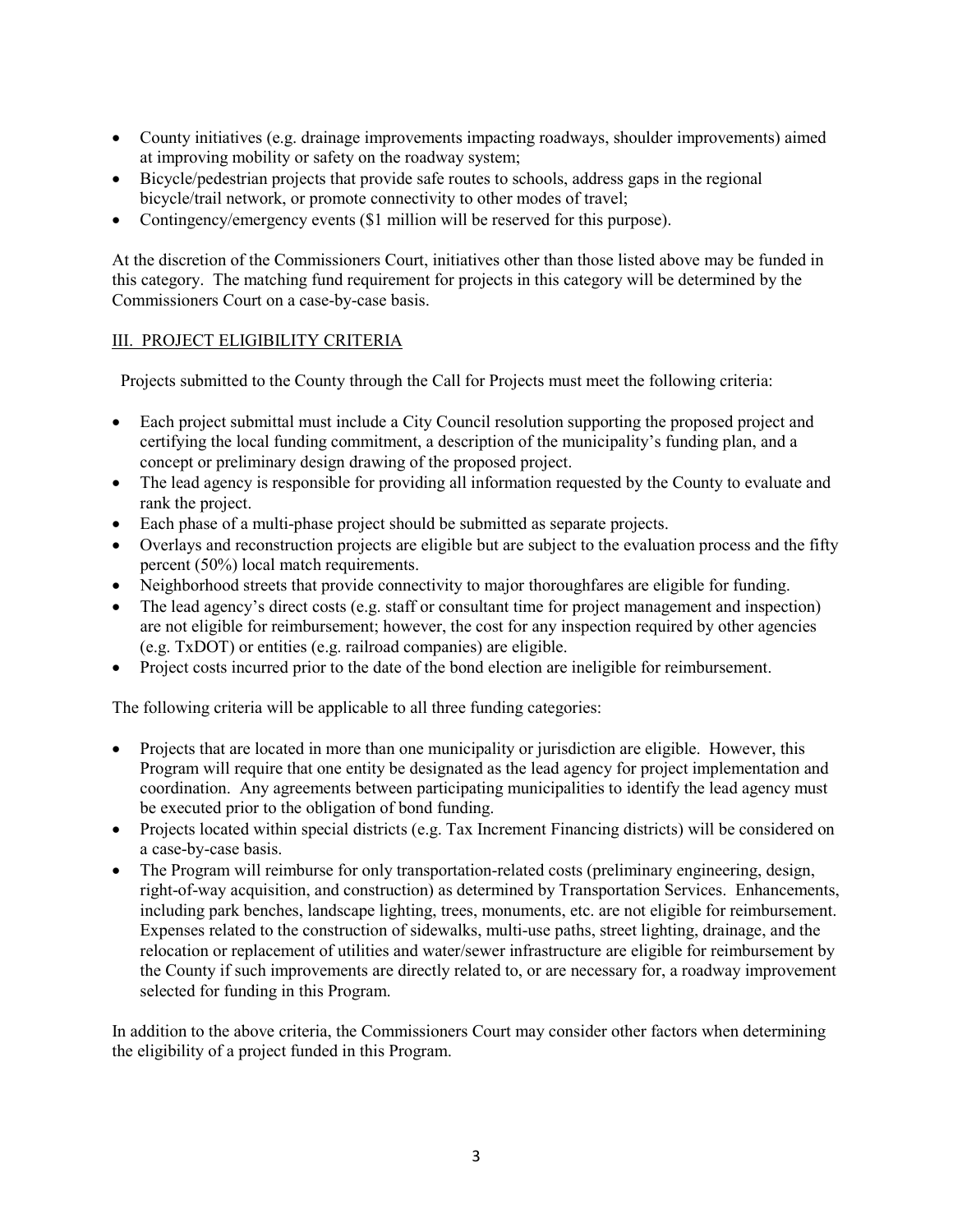## IV. PROJECT EVALUATION AND SELECTION

Projects eligible for funding in this Program will be evaluated as described below.

## **A. Call for Projects**

The Commissioners Court will appoint three members each to a Project Evaluation Committee (PEC). The Chairperson of the PEC will be appointed separately by the Commissioners Court. The sixteen (16) member PEC will convene regularly to develop the evaluation criteria for scoring the project submittals. The PEC will evaluate each project and establish a prioritized list of projects for submittal to the Commissioners Court. The Court may modify this list at its discretion. Once the final project list is approved by the Commissioners Court, Transportation Services will execute an Agreement with the lead agency to obligate the funds to the top ranked projects in this funding category.

## **B. Discretionary**

Each Commissioners Court member will have full discretion to select Program eligible projects in this category. The Commissioners Court members or their staff will provide written notification to the Transportation Services Department of commitments to fund projects in this category. Each project funded in this category will require the approval of the entire Commissioners Court through the execution of an Agreement.

## **C. Countywide Initiatives and Partnerships**

Projects in this category will be selected by the Commissioners Court. Transportation Services staff, with consultant assistance and in coordination with local and regional partners, will evaluate specific projects aimed at addressing transportation needs as described in this policy. Once projects have been identified by staff, the Commissioners Court will take action on Program funding eligibility.

## V. PROGRAM IMPLEMENTATION AND ADMINISTRATION

The Program will be implemented and administered by Transportation Services with consultant assistance. The consultant will provide assistance with the development of evaluation criteria, PEC materials, and the prioritization list to be presented for the Commissioners Court for consideration, as well as other tasks as needed.

Prior to the start of a project approved for funding in the Call for Projects category, Tarrant County and the lead agency must enter into an Agreement that clearly defines the project scope, schedule, and conditions that must be met for reimbursement. However, for projects funded in the Discretionary or Countywide Initiatives and Partnerships categories, the County may enter into an Agreement with a lead agency at any time during the project, if deemed necessary by the Commissioners Court. The term of the Agreement will be dependent upon bond funding availability and the project schedule provided by the lead agency. All scope changes, implementation schedule extensions, and funding modifications are subject to Commissioners Court approval. Reimbursement requests are also subject to the approval of the Commissioners Court member for the County precinct where the project is located and must also be submitted by the Tarrant County Auditor's Office as a payment claim for Commissioners Court approval.